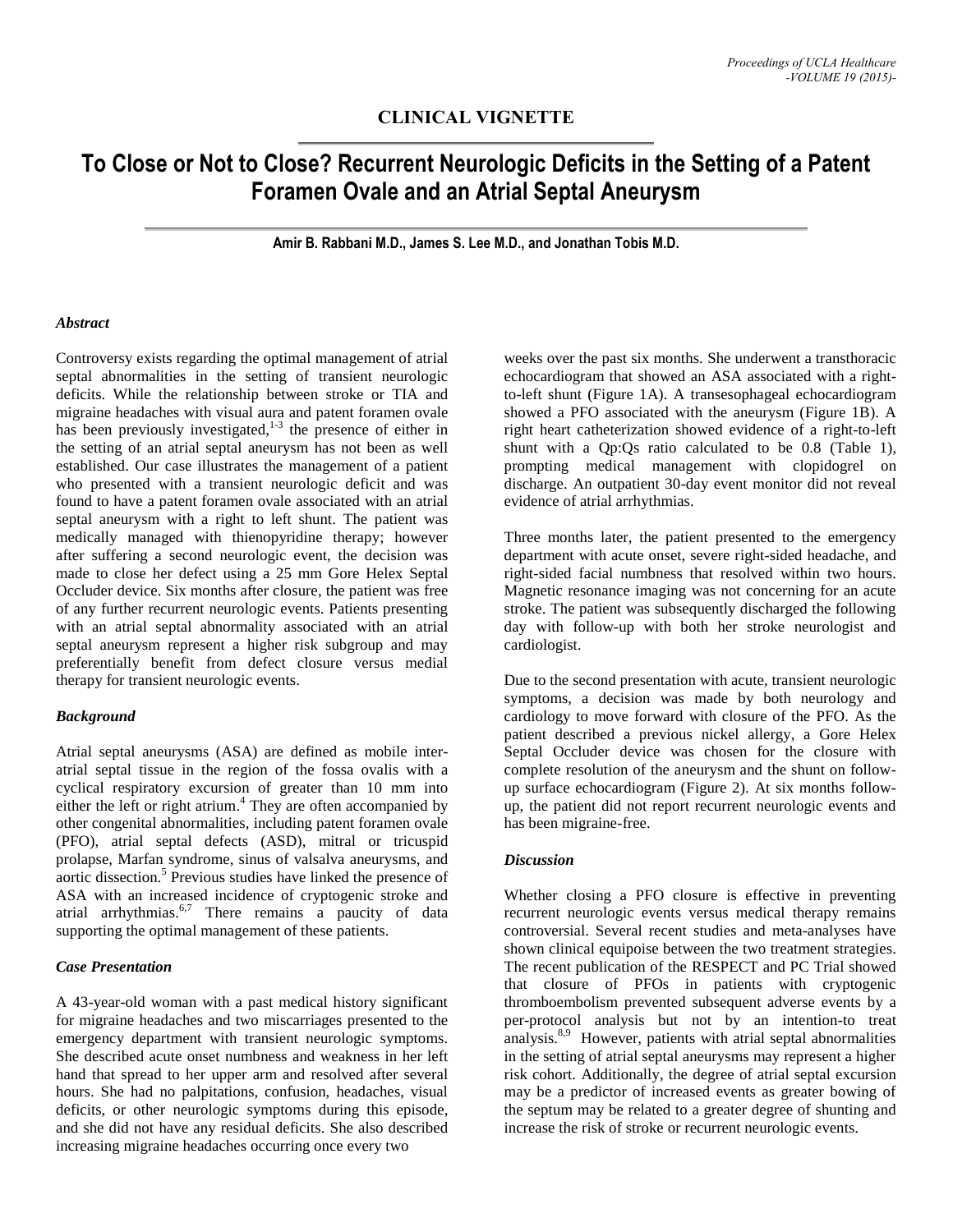The French PFO/ASA study, a prospective, multi-center randomized trial, showed a four-fold increase in recurrent stroke associated with a PFO and ASA versus a PFO alone in patients treated with aspirin therapy.<sup>10</sup> In the Patent Foramen Ovale in Cryptogenic Stroke Study (PICSS), a prospective study randomizing patients with a cryptogenic stroke and PFO or ASA to warfarin or aspirin, patients with an ASA were more likely to have had a cryptogenic stroke, to have disability from their stroke, and less likely to have diabetes, hypertension, or sedentary lifestyle.<sup>11</sup> The RESPECT trial showed that closure of a PFO in the setting of an ASA was associated with a five-fold reduction in the primary endpoint of nonfatal ischemic stroke, fatal ischemic stroke, or early death (hazard ratio 0.19, 95% CI 0.04-0.87,  $p = 0.02$ ).

Our patient also presented with a nickel allergy, influencing our choice of closure device. Nickel toxicity has been well described in patients undergoing interatrial shunt closure with the Amplatzer device due to its nitinol frame.  $Reddv^{12}$ assessed outcomes in ninety-five consecutive patients undergoing percutaneous interatrial defect closure. Of those patients, six had skin-test positive nickel allergies. None of the nickel allergic patients treated with the Helex device developed allergic reactions, possibly due to the encasing of the Helex device in ePTFE material and electropolishing of the nitinol surface (imparting a titanium oxide passivation layer). $^{12}$ 

The diagnosis of a patient presenting with a transient neurologic deficit can be challenging as TIAs are often clinically indistinguishable from a migraine with aura. Migraines associated with visual aura have also been identified in up to 50-60% of patients with right-to-left shunting.<sup>13</sup> Controversy exists regarding the optimal management of patients with transient neurologic events (whether they be TIA or migraine with aura) and inter-atrial abnormalities. We highlight a case of a patient presenting with recurrent neurologic events and a PFO with right-to-left shunt associated with an ASA. Subset analysis from existing clinical trials has shown that this subset of patients presents with a higher risk for recurrent stroke or TIA and preferentially benefit from percutaneous defect closure over medical therapy. We await the results of the PREMIUM trial, a large, randomized, controlled trial investigating whether percutaneous closure of PFO versus medical therapy can also lessen neurologic events secondary to migraine headaches.

## *Figures and Tables*

**Figure 1**. Yellow double arrow outlining a 23 mm inter-atrial aneurysm with 14 mm excursion length marked by the red double arrow, and a positive bubble study representing rightto-left shunt (A). Color Doppler flow on transesophageal echocardiogram shows evidence of a patent foramen ovale (B). RV: Right Ventricle, LV: Left ventricle, RA: Right atrium, LA: Left atrium, IVC: Inferior vena cava, SVC: Superior vena cava.



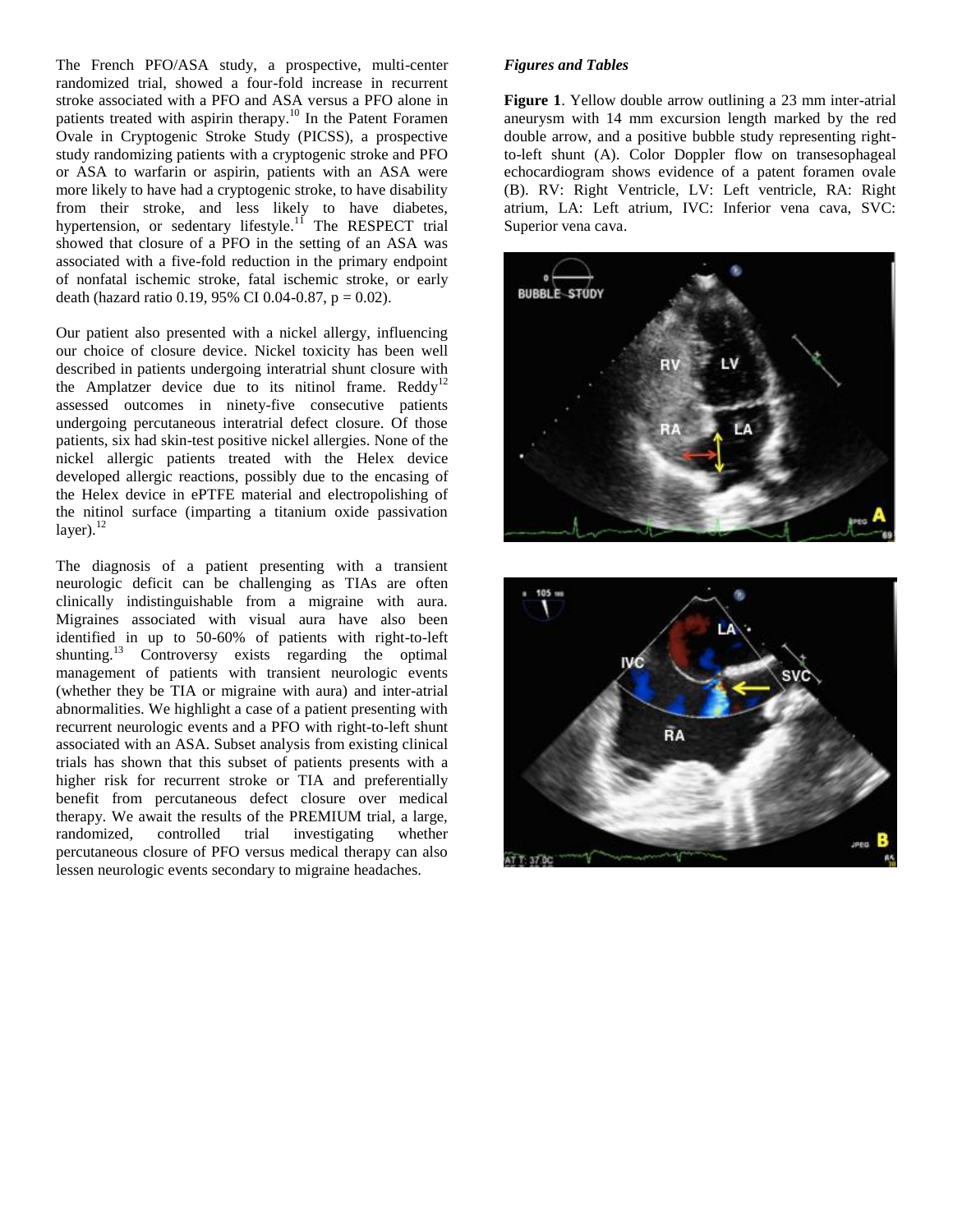**Figure 2**. Fluoroscopic image showing 25mm Gore Helex Device after deployment (A). Transthoracic echocardiogram showing resolution of atrial septal aneurysm as well as rightto-left shunt. Red arrow points to the septal occluder device (B). RV: Right Ventricle, LV: Left ventricle, RA: Right atrium, LA: Left atrium.





**Table 1**. Right heart catheterization.

|                           | <b>Peak</b>     | End              | Mean    |
|---------------------------|-----------------|------------------|---------|
|                           | <b>Systolic</b> | <b>Diastolic</b> | (mm     |
|                           | (mm Hg)         | (mm Hg)          | Hg)     |
| <b>Right atrial</b>       |                 |                  | 3       |
| <b>Right ventricular</b>  | 29              | 1                | 3       |
| <b>Pulmonary arterial</b> | 22              | 5                | 12      |
| <b>Pulmonary arterial</b> |                 |                  | 5       |
| wedge pressure            |                 |                  |         |
| Cardiac output            |                 |                  | 5.2/5.5 |
| (thermodilution/Fick)     |                 |                  |         |
| L/min                     |                 |                  |         |
| <b>Pulmonary artery</b>   |                 |                  | 77%     |
| saturation                |                 |                  |         |
| <b>Femoral artery</b>     |                 |                  | 98%     |
| saturation                |                 |                  |         |
| Left atrial saturation    |                 |                  | 99%     |
| Qp:Qs                     |                 |                  | 0.8     |
|                           |                 |                  |         |

## **REFERENCES**

- 1. **Cabanes L, Mas JL, Cohen A, Amarenco P, Cabanes PA, Oubary P, Chedru F, Guérin F, Bousser MG, de Recondo J**. Atrial septal aneurysm and patent foramen ovale as risk factors for cryptogenic stroke in patients less than 55 years of age. A study using transesophageal echocardiography. *Stroke*. 1993 Dec;24(12):1865-73. PubMed PMID: 8248969.
- 2. **Handke M, Harloff A, Olschewski M, Hetzel A, Geibel A**. Patent foramen ovale and cryptogenic stroke in older patients. *N Engl J Med*. 2007 Nov 29;357(22):2262-8. PubMed PMID: 18046029.
- 3. **Homma S, Sacco RL**. Patent foramen ovale and stroke. *Circulation*. 2005 Aug 16;112(7):1063-72. Review. PubMed PMID: 16103257.
- 4. **Hanley PC, Tajik AJ, Hynes JK, Edwards WD, Reeder GS, Hagler DJ, Seward JB**. Diagnosis and classification of atrial septal aneurysm by twodimensional echocardiography: report of 80 consecutive cases. *J Am Coll Cardiol*. 1985 Dec;6(6):1370-82. PubMed PMID: 4067118.
- 5. **Pearson AC, Nagelhout D, Castello R, Gomez CR, Labovitz AJ**. Atrial septal aneurysm and stroke: a transesophageal echocardiographic study. *J Am Coll*